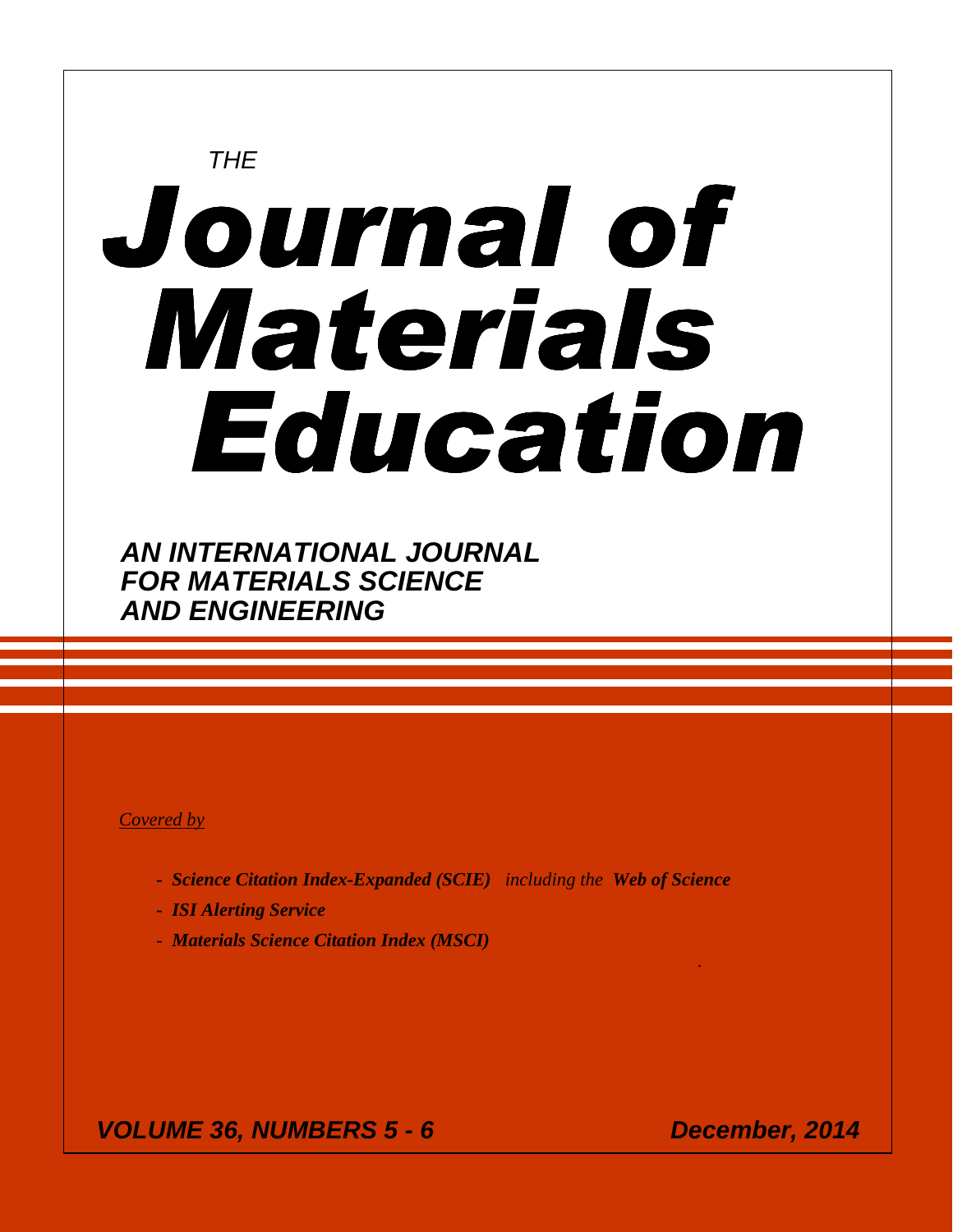# **A MODEL FOR TEACHING ELASTIC FRAMES**

Diego Misseroni, Davide Bigoni and Francesco Dal Corso

Department of Civil, Environmental and Mechanical Engineering, University of Trento, Trento, I–38123, Italy; *diego.misseroni@ing.unitn.it; bigoni@ing.unitn.it* [Corresponding author]*; francesco.dalcorso@ing.unitn.it* 

#### **ABSTRACT**

A demonstration model was designed, produced and successfully tested in the classroom and in public scientific demonstrations to help in understanding the way elastic frames deform. The model consists of a two-story, one-bay planar frame, which can be deformed by applying a concentrated force at different positions. This force is measured (through a load transducer) and transmitted to a computer, which calculates the structure's deformation (through linear elastic analysis) in real time and displays its deformed shape on a monitor. The user of the model can compare the real deformation to the calculated one and qualitatively assess the validity of linear elastic analysis.

**Keywords:** *Demonstration model, structural mechanics, elastic structure.* 

#### **1. INTRODUCTION**

Frame structures are basic elements in machines and common in modern architecture, so that students of Mechanical and Civil Engineering are specifically taught to calculate and design them. Students are trained to 'visualize' the deformation of these structures and to associate such a deformation with the diagram of bending moments, since the deformation of a frame is mainly produced by the inflexion of beams and columns (in contrast to truss structures where the rods are axially deformed). This training is essential, for the reasons already clear to Cross and Morgan  $(1932)^{1}$ , who wrote: '*the ability of a designer of continuous structures is measured chiefly by his ability to visualize the deformation of the* 

*structure under load. If he cannot form a rough picture of these deformations when he begins the analysis he will probably analyse the structure in some very awkward and difficult way; if he cannot picture these deformations after he has made the analysis, he doesn't know what he is talking about*', a statement which remains fully valid. However, the visualization of the deformation of a structure with elements subject to bending is more complex than it may appear and for this reason the importance of teaching models to stimulate students' interest and simplify learning is well known. Such models have been developed and described by Pippard (1947)<sup>2</sup>, Godden (1962)<sup>3</sup>, Charlton  $(1966)^4$ , Hilson  $(1972)^5$ , and Harris and Sabnis  $(1999)^{6}$ .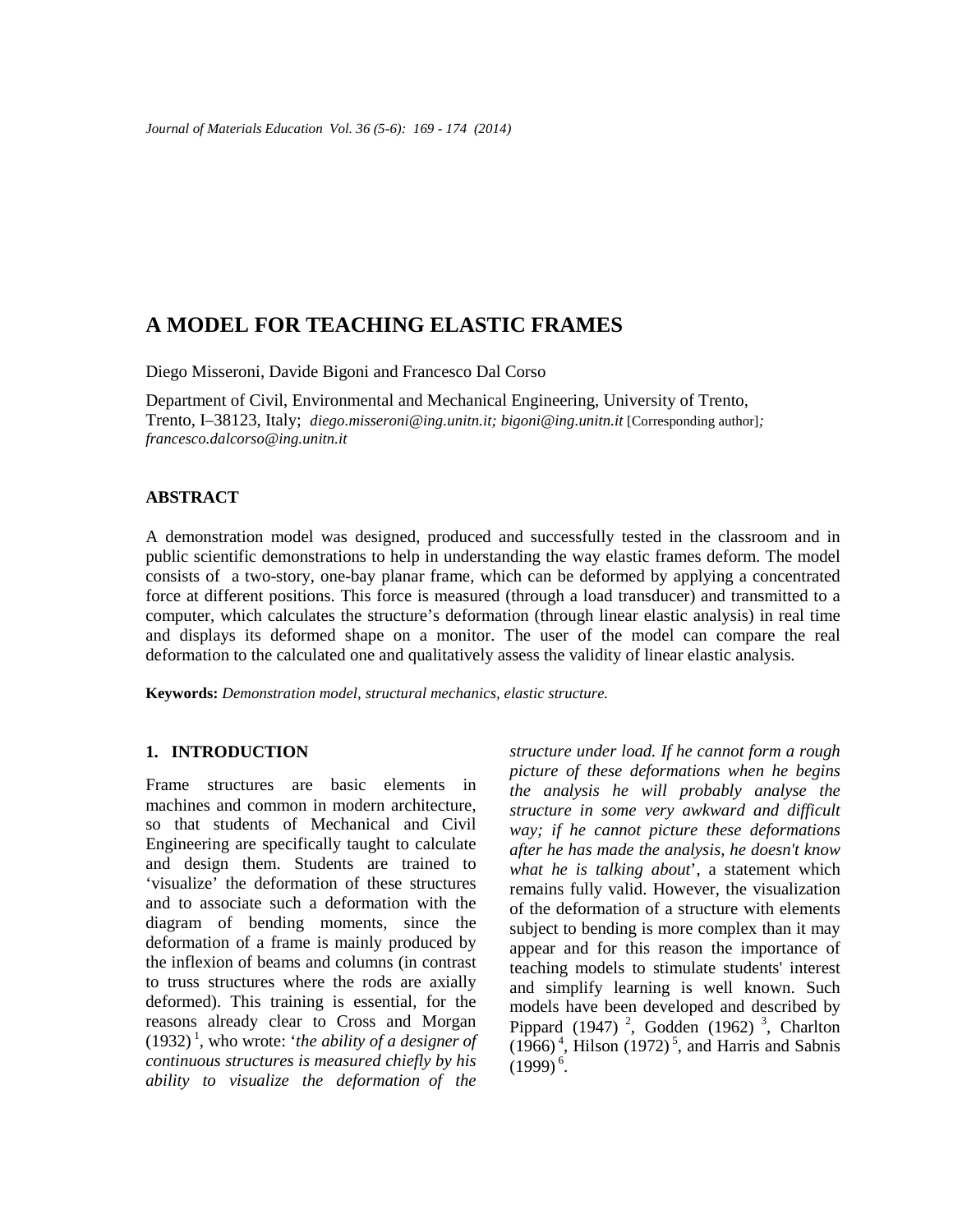In line with a renewed interest in teaching models for structures (Ji and Bell,  $2008<sup>7</sup>$ ; Bigoni *et al.*, 2012<sup>8</sup>) and in laboratory experiments for teaching mechanical concepts (Farver and Boughton, 2012<sup>9</sup>; Wright *et al.*, 2013<sup>10</sup>), the present article shows that teaching models for elastic frames, designed and realized following classical methodologies (Pippard, 1947)<sup>2</sup>, can be enhanced through the use of modern digital technology. In this way, a demonstration tool is provided to show to both students of engineering and the untrained public how successful and predictive engineering design can be, as a fundamental step towards a simplification in teaching mechanics in the  $21<sup>st</sup>$ century (Mascarenhas, 2010<sup>11</sup>; Krause *et al.*,  $2010^{12}$ : Packham,  $2012^{13}$ ).

In particular, a two-storey, one-bay planar frame was designed and constructed. The frame can be loaded at four different fixed positions, using a compatible loading device on which a load cell is mounted. The load cell transmits the contact force to a computer and the deformation of the frame is calculated, using linear elastic methods in real time and displayed on a monitor. As a result, the user can immediately visually compare the deformed shape of the physical model with theoretical results from linear elastic calculations. The presented model has been used in classroom demonstration (for undergraduate students of Civil and Mechanical Engineering) and for public demonstrations (at the so-called 'researchers' night' and at other events). The beauty of the model is that it highlights the accuracy of engineering modelling. A movie with a demonstration of the teaching model is available at *http://ssmg.unitn.it*/.

## **2. THE TEACHING MODEL**

The demonstration frame is a planar model of a two-story, one-bay configuration, fixed at its base, and having perfect column-beam connections, (Figure 1). The two beams and the two columns (of length 600 mm) were constructed using solid polycarbonate (white 2099 Makrolon UV from Bayer, elastic modulus 2350 MPa) elements, having a cross section of 4 mm (thickness)  $\times$  40 mm (width). The connections at the frame base and between the four elements were constructed by bolting twelve L-shaped and two flat aluminum profiles at the joints of the structure, (Figure 2). The resulting structure has the ability to display visible deformation when loaded by hand.



Figure 1. The two-storey, one-bay frame teaching model. After selecting of the loading mode using the colorcoded buttons, the load is applied by the user at the points indicated by the arrows in the black background of the frame using the compatible loading device on which a load cell is mounted (see the inset). The load is acquired (through a NI CompactDAQ 9172 system by National Instrument©) and transmitted to a computer (not shown in the picture), which calculates the deformation of the frame in real time and displays the calculated image on the monitor (on the right).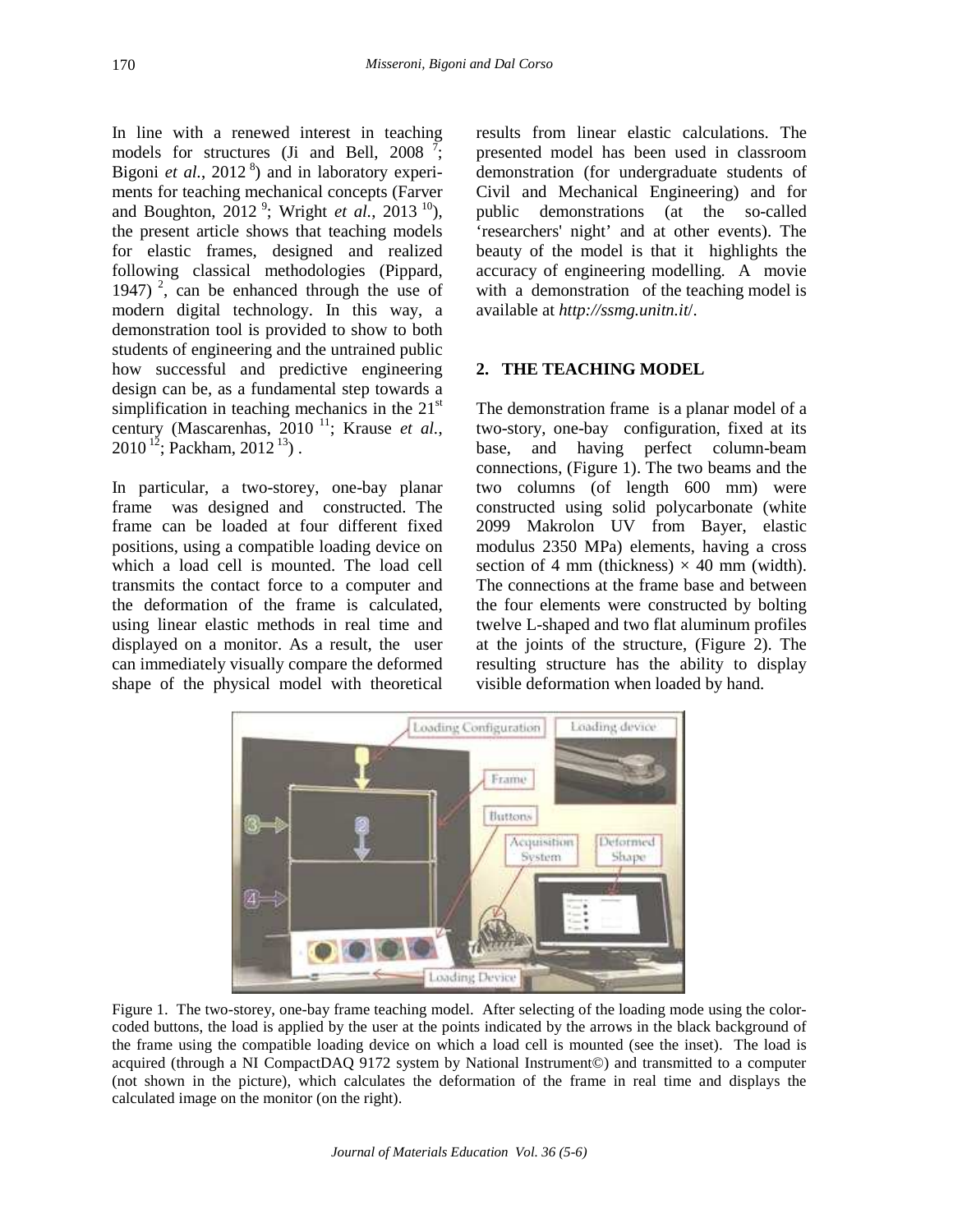

Figure 2. Details of the beam column joints at the second (left) and first (centre) storey and of the clampconstraint at the base (right) realized with L-shaped and flat aluminum profiles bolted to the solid polycarbonate flexible elements.

The load is applied by the user on the structure through a compatible loading device (inset of Fig. 1). This device is made of a stiff transparent link on which a miniaturized load cell (Leane CMM2-K100, R.C. 1000 N) is mounted; this cell provides the measure of the applied force.

Four different positions and related load directions were defined for the application of the load on the frame. These positions are labeled from 1 to 4 on the panel of the model shown in Fig. 1. The loading configurations 1 and 2 mainly involve bending of the horizontal elements, while shear type deformations correspond to configurations 3 and 4. The selected loading configuration is transmitted by the user to a computer by pushing one of the four buttons available at the base of the physical model.

Selected loading configurations and applied loads are acquired with a NI CompactDAQ 9172 system by National Instrument ©, interfaced with LabVIEW 8.5.1 (National Instruments ©) and transmitted to a computer.

Using the pre-programmed solutions obtained from linear elastic theory for inextensible rods (see Appendix A), the computer calculates in real time the current deformed shape of the frame, receiving as inputs the loading configuration and the applied load.

The theoretical deformed shape is displayed immediately on a monitor (together with the measured load), which can be compared to that of the physical model (see the sequence of photos in Figure 3). Moreover, in order to provide a reference during the comparison, the undeformed configuration of the frame remains visible on the monitor and is also drawn in the background of the model. It may also be interesting to note that the calculation of the frame is so fast that it changes following the oscillations of the load induced by hand loading. This produces an interesting effect, in which the user feels the effect of 'interacting directly with the theoretical result'.

## **3. FEEDBACK**

The presented model has been used as a teaching tool during ordinary classes of Structural Mechanics and Statics at the University of Trento for undergraduate students of Civil and Mechanical Engineering. As reported in the assessment questionnaires, the students there was felt a simplification of the learning process. As they were playing with the demonstration tool, mechanical concepts (as bending moment, strain energy, unbraced frame) taught during classes became clearer. Improvement of their mechanical intuition was assessed during the final exam of the course.

The model has also been used during public demonstrations (among others, at the so-called 'researchers' night' and at university orientation courses organized by the 'Scuola Normale Superiore' of Pisa). These experiences have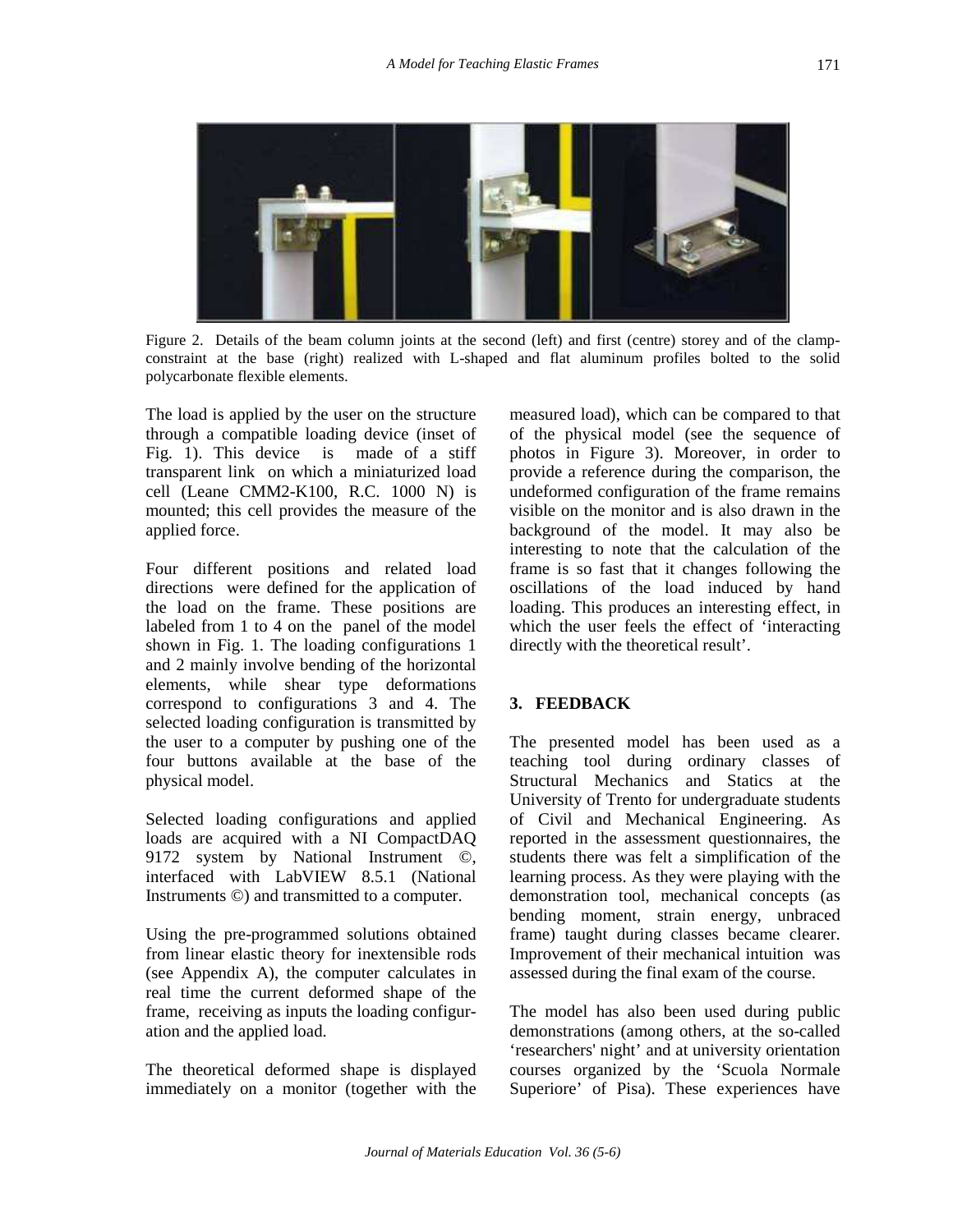

Figure 3. Example of use of the teaching model. The four configurations loaded by the user, from the upper to the lower part: Configuration 1 with F1=8.4N, Configuration 2 with F2=8.7N, Configuration 3 with F3=6.9N, and Configuration 4 with F4=12.8N. During use, the deformed shapes of the frame (left) can immediately be compared with the theoretical results predicted from a linear elastic calculation and displayed on the monitor (right).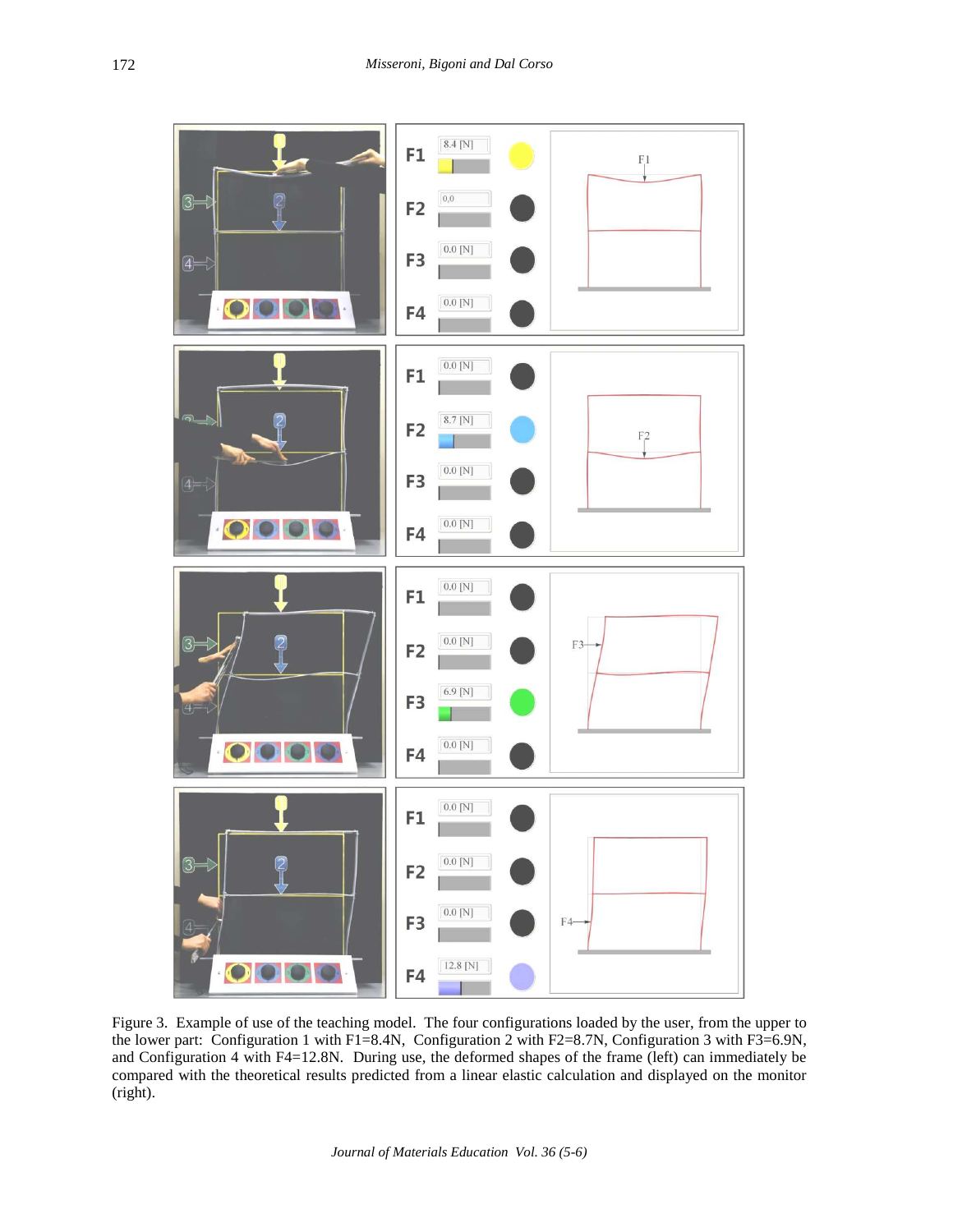shown a notable enthusiasm of young users and of untrained people for the demonstration tool. This is fundamental to create positive public opinion for Mechanical Engineering and to induce school children to think about mechanical concepts with the hope that they will be drawn to engineering at university level.

#### **4. CONCLUSIONS**

A teaching model was designed, constructed and tested to facilitate understanding of the deformation of elastic structures with elements subject to bending. The model allows the direct comparison between results of a linear elastic calculation and the real deformation of a structure. This model has proven to be effective not only for teaching purposes, but also to demonstrate to a broad and untrained audience how engineering calculations can be predictive of the observed behaviour.

#### **ACKNOWLEDGEMENT**

The work reported is supported by the European Research Council through the ERC Advanced Grant 'Instabilities and nonlocal multiscale modelling of materials' (ERC-2013- ADG-340561-INSTABILITIES).

#### **APPENDIX A**

## **THE PRE-PROGRAMMED SOLUTIONS OBTAINED FROM LINEAR ELASTICITY**

With reference to the Euler-Bernoulli inextensible beam model, the internal bending distribution  $M_s(s)$ , along the longitudinal coordinate  $s_i$  within the *i*-th span, is related to the curvature  $\chi(s)$  through the linear elastic constitutive equation

$$
M_i(s_i) = E f_i \chi_i(s_i).
$$

where  $E_1$  is the bending stiffness, given as the product of the Young's modulus  $E(=2350 \text{ MPa})$ for solid polycarbonate) and the Inertia Moment  $f = bh^{-1}/12$  (=213 mm<sup>-4</sup> for the considered cross section), where  $b(=40 \text{ mm})$  is the width and  $\hbar$  (=4 mm) is the thickness. Under the assumption of small displacement, the curvature  $\chi$  (s) can be approximated by the second derivative of transverse displacement, namely

$$
\chi_i(s_i) = y_i''(s_i)
$$

so that, double integration of the bending moment  $M_1(s)$  and the imposition of

displacement and rotation conditions at the joints and constraints, lead to the displacement field  $y_i(s_i)$  describing the deformed shape.

Due to the presence of concentrated loads, the bending distributions are linear and therefore the deformed shapes are defined as cubic functions.

The bending moment distribution within the six spans of the statically indeterminate structure reported in Fig 1 can be obtained using one of the several methods available in linear elasticity (among others, Energy method and Matrix force method). Since linear elasticity implies superposition principle, the solution can be obtained from the four fundamental solutions for the unit force applied to each of the four application load points.